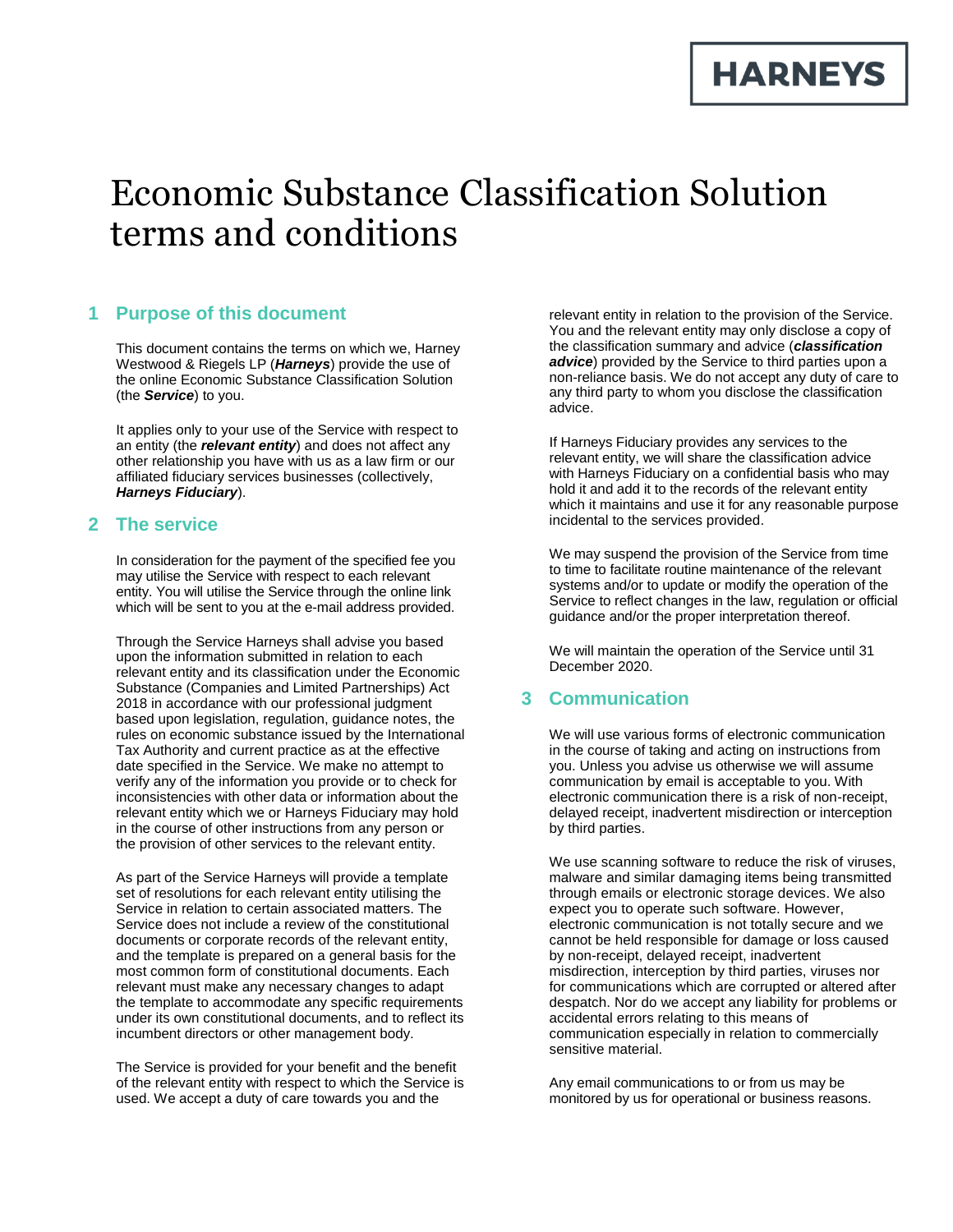Legal advice or attorney-client privilege is likely to attach to our communications relating to the Service (including the printed summary). You should be aware however that legal privilege may be lost by communicating with third parties or with people in your own organisation who are not involved in the giving of instructions to, or in the seeking, obtaining or receipt of advice from, us.

Whilst making every reasonable attempt to secure personal data, we cannot accept responsibility for any unauthorised access or loss of private information that is beyond our control.

Please refer to the provisions of our Privacy Policy [\(www.harneys.com/privacy-policy/\)](http://www.harneys.com/privacy-policy/) for further information on how we collect personal data, how we use it, what rights and choices you have in relation to the personal data we hold and process and how you may contact us.

### **4 Liability cap and scope of liability**

Our maximum aggregate liability to you in respect of the provision of the Service is limited to **US\$20,000** or the equivalent value in any other currency.

#### Further:

- (a) we will not be liable for the acts or defaults of any third party, including Harneys Fiduciary or any agents or sub-contractors, and will only accept liability for direct loss suffered by the person instructing us or the relevant entity and, in any event, only to the extent that such loss was reasonably foreseeable as arising from our act or default giving rise to the loss;
- (b) we will not be liable for any punitive, exemplary or multiplicatory damages or similar claims beyond the actual amount of your loss;
- (c) we will not be liable for any consequential loss or loss of profit however arising, whether or not such loss was foreseeable and whether it was suffered by the person by whom we are instructed or any third party;
- (d) we will not be liable if you act on advice given by us on an earlier occasion without first confirming with us that the advice remains valid in the light of any changes in the law or your circumstances and will accept no liability for losses arising from changes in the law or in the interpretation of the law which are first published after the date on which our advice is given;
- (e) we will not be liable for any losses where those losses are due to inaccurate, incomplete or misleading information provided to us; and
- (f) we shall not be liable for any inability on our part to perform our services for any cause beyond our reasonable control, including adverse weather conditions affecting the relevant Harneys office,

and you agree not to bring such claims against us.

It is a fundamental provision of these terms and conditions that you agree no individual has or will have any personal responsibility to you for the legal services provided by them on behalf of Harneys. This does not limit or exclude any liability of Harneys for the acts or omissions of any of its employees acting under the supervision of the firm or within the scope of their employment with the firm.

#### **5 Compliance and conflicts of interest**

We are satisfied that the provision of the Service does not constitute 'relevant business' for the purposes of the Anti-money Laundering Regulations 2008 and associated code of practice. Accordingly it is not necessary for you to provide know-your-client documentation to us in order to use the Service.

Because the nature of the advice provided under the Service is general and rendered upon an automated basis, we do not consider it a conflict of interest for different clients of Harneys to use the Service even where their interests are opposed, and the Services is not provided on a limited or exclusive basis to any person or group. Similarly, your use of the Service does not preclude Harneys from acting for any other client against you or any relevant entity who has used or been classified under the Service. This does not affect our obligation to maintain the confidentiality of information provided by each and every client in relation to the use of the Service.

Where Harneys is engaged by another law firm in any country in relation to the Service then, unless otherwise indicated, we will act on the basis that law firm is engaging us as agent for their underlying clients. Where we are engaged by an agent on behalf of a principal these terms will be binding upon both the principal and agent. In all other cases Harneys acts for the instructing client as principal and not as agent for any other party unless otherwise agreed. Any advice given will be solely for the benefit of our instructing client and the relevant entity. You agree not to share such advice with any other person except as may be expressly agreed by us or as expressly permitted by these Terms, and we will not be liable to any other person with respect to that advice.

### **6 Basis of charging**

Many users of the Service have the benefit of access to the Service through schemes organised by the registered agent of the relevant entity (this ordinarily includes users for whom Harneys Fiduciary provides registered agent services). In such cases the payment obligations are met by the registered agent as intermediary and this section will not apply to you. For other users of the Service who have approached Harneys directly in relation to using the service, this section applies to charging for the Service: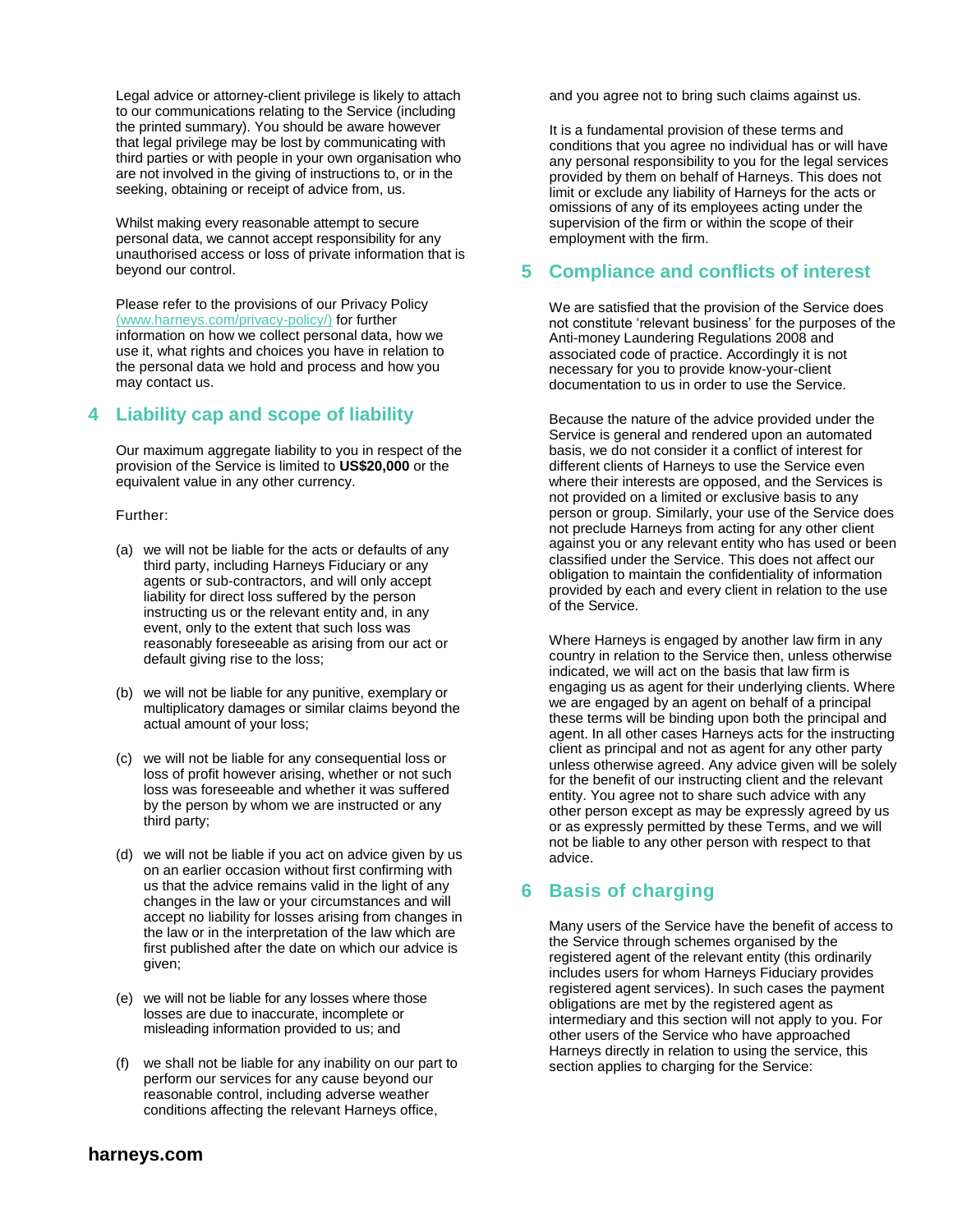- (a) Use of the Service is charged on a per entity basis at the specified rate.
- (b) Our charges are net of any bank charges and withholding taxes and you should not assume that we are registered for tax in any country or state from which you may choose to make payment. If you are compelled to make any deductions from payments on account of such charges or taxes, you must gross up the payment so that we receive the amount stated on the face of any invoice which we issue.
- (c) No VAT, GST or similar charge is currently payable for the provision of the Service.
- (d) Invoices will be submitted by email only.
- (e) We will, unless agreed otherwise, require advance payment for the Service. In any other cases, payment is due within 14 days of the date of the invoice.
- (f) If you wish to dispute any part of an invoice in good faith then you must do so within 30 days of receipt of the invoice after which time the invoice shall be treated for all purposes as agreed. Any notice of dispute must be in writing and must clearly set out the basis of your objection.

#### **7 Bank failures**

We accept no liability for any sums held in a client account which are not readily available to us as a consequence of failure of any financial institution which is regulated and doing business in any jurisdiction where you have instructed Harneys (a *Bank*), or any restriction by that Bank of access to deposits.

In the event of the failure of a Bank or similar event relating to insolvency or illiquidity of the Bank, our liability for sums held by us (whether money on account for fees or sums received by us as part of a transaction) which have been deposited with a Bank is limited to such sums as we can reasonably recover in the bankruptcy or reorganisation of the Bank.

#### **8 Unpaid invoices**

With respect to unpaid invoices for the provision of the Service:

- (a) **45 days**. Where any sums are not paid within 45 days of the date of an invoice, interest shall become payable on the invoice from the date on the face of the invoice at an annual rate of 8.5%.
- (b) **90 days**. Where any sums are not paid within 90 days of the date of an invoice we reserve the right to impose a late payment charge of US\$250 in relation to administration of the outstanding fees. For any sums not paid within 90 days of the date of the invoice we also reserve the right to rescind and forfeit any discounts or preferential fee arrangements which otherwise applied to the relevant invoice and re-

invoice at the full amount which otherwise would have been payable, and you agree to pay such amounts in full.

(c) **120 days**. In the event that it becomes necessary to engage collection agents, tracing agents, lawyers or other third parties to secure payment of any invoice which has been outstanding for over 120 days, you will be responsible for the payment of all such charges on an indemnity basis, which shall be added to the relevant invoice. We may provide any documents relating to you (including documents provided for compliance purposes) to such collection agents to assist with recovery of outstanding amounts. We may also factor or assign debts which relate to invoices which are unpaid after 120 days.

### **9 Confidentiality**

All information that you provide to us will be treated as confidential unless you advise us otherwise or the information is already in the public domain. Much of the information you provide to us will also be covered by legal professional privilege, although the rules relating to privilege vary by jurisdiction, and are determined by law.

We will take all commercially reasonable steps to maintain adequate safeguards to protect the confidentiality of any information relayed to us. We will not be liable for any loss of confidentiality caused by the actions of a third party which could not have been prevented by the operation of commercially reasonable safeguards.

Please note that because of the way that data relating to the information supplied by you is secured and stored, lawyers at Harneys do not have general access to it. Accordingly, if you need to engage a lawyer at Harneys for specific additional advice, you will need to provide them separately with (i) the information that you had previously provided when the solution, and (ii) the Solution output. This is a regrettable but necessary part of our security protocols and our internal policies for the management of potential conflicts of interest.

Under the laws of various jurisdictions in which we operate we may in certain circumstances be permitted or compelled to disclose confidential information to regulatory or law enforcement authorities. In such cases we will not be liable for any disclosure which we reasonably believe to be in compliance with our legal obligations in such jurisdiction.

At the completion of a matter we will retain relevant documents for at least the minimum periods prescribed required under applicable law. After the end of those periods we may dispose of the files without further reference to you.

## **harneys.com** <sup>3</sup>